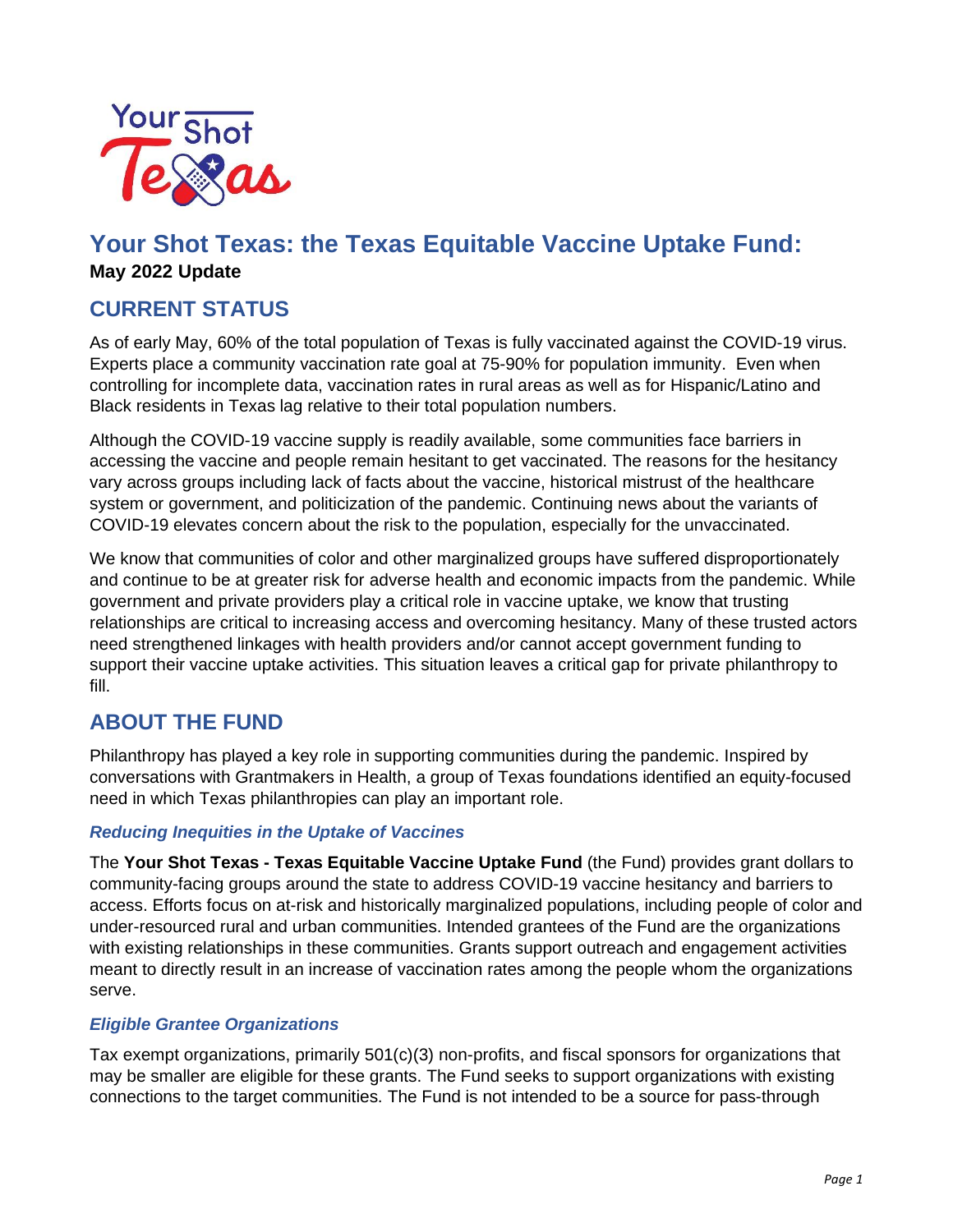funding for other organizations to re-grant, except for agencies working in a strategic collaboration and sharing dollars in alignment with the goals of this Fund.

#### *Timing*

With the ongoing risk of new variants of the virus and the vaccine is available to nearly everyone, time is of the essence. The vaccine approval for children ages 5 to 11 and the anticipated approval for children under 5 years old have increased the need for ongoing outreach. The Fund launched in April 2021 with the first two rounds of grants made in May 2021 and September 2021. A third round of funding was awarded in February 2022.

The Fund has deployed all of its grant dollars and plans to remain active through the fall of 2022.

#### *Geography*

The service area is the State of Texas. The Fund accommodates the geographic limitations of participating funders.

#### *Grant Size*

The Fund offers a wide range of grant awards, aiming to remain responsive to the local needs and strategies of groups carrying out the work at the grassroots level. Round 1 Awards ranged from \$12,000 to \$40,000 per organization. Round 2 & Round 3 set funding caps at \$50,000 for individual organizations and up to \$150,000 for collaborative proposals.

#### *Reporting & Learning*

The Fund intentionally captures the outputs and outcomes of grantee activities, in addition to lessons learned. The fund administrator will issue two interim reports and a final Fund Impact Report. These will be shared with all funders who contribute to the Fund.

#### *Grants & Grantees*

Combined, \$3.3 million was awarded through 54 grants. A total of 35 grantees received awards and 188 organizations were supported through the collaborative partnerships of the grantees. The three grant rounds varied to adapt the focus, speed, and process to the context of the pandemic, vaccination availability and community trends.

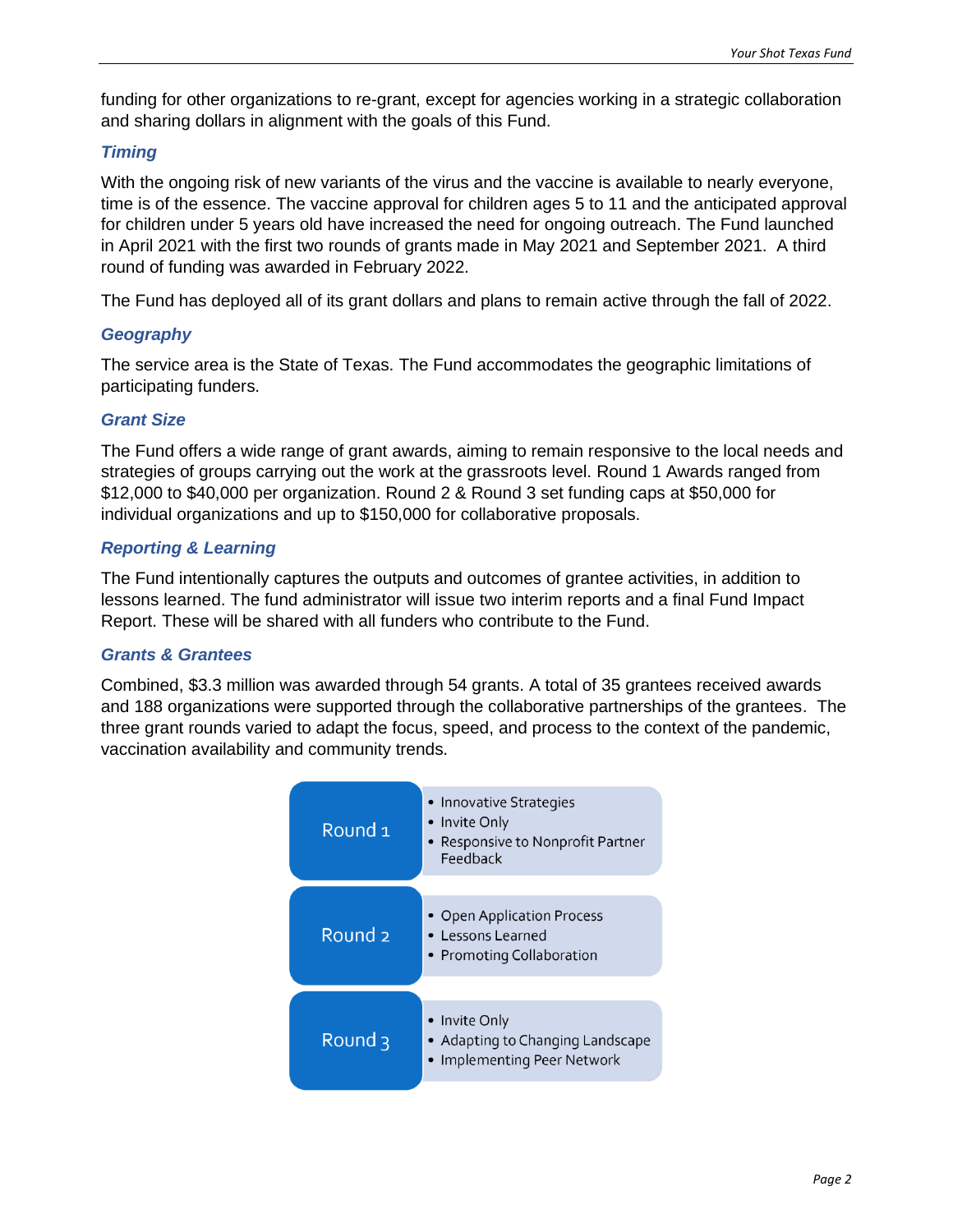### **LEADERSHIP**

A Governing Committee for the Fund sets the direction, priorities, and grantmaking strategy. Arnold Ventures, Episcopal Health Foundation (EHF), the Meadows Foundation and Methodist Healthcare Ministries (MHM) comprise the current members of the Governing Committee.

A Grants Review Committee evaluates grant applications and makes recommendations for funding. Representatives of participating funders comprise its membership.

The Greater Houston Community Foundation (GHCF) serves as the fund administrator. GHCF receives funds from participating funders, manages the grantmaking process from solicitation of applications to close-out of completed grants, and supports the Governing and Grants Review Committees.

Funders that make a significant contribution to the Fund, relative to their annual grantmaking, are eligible to serve on the Governing Committee. Funders contributing \$100,000 or more may appoint a representative to the Grants Review Committee.

## **PARTICIPATING FUNDERS**

The Fund is grateful to the donors listed below for their participation in the Your Shot Texas Fund:

> Episcopal Health Foundation Meadows Foundation Methodist Healthcare Ministries

Arnold Ventures Cullen Foundation Cullen Trust for Health Care Houston Endowment Hogg Foundation for Mental Health Carl B. & Florence E. King Foundation

Lyda Hill Philanthropies The Rockwell Fund, Inc. Robert Wood Johnson Foundation St. David's Foundation Southwestern Medical Foundation Friends of the Your Shot Texas Fund & Anonymous Donors

*For further information, please see the website for the Fund at <http://bit.ly/YourShotTexas> or contact:*

Elena Marks Episcopal Health Foundation [emarks@episcopalhealth.org](mailto:emarks@episcopalhealth.org)

Tania Foster Curry The Meadows Foundation tcurry[@mfi.org](mailto:tcurry@mfi.org)

Oanh Maroney-Omitade Methodist Healthcare Ministries [omaroney@mhm.org](mailto:omaroney@mhm.org)

Amanda Timm Consultant to the Your Shot Texas Fund [Amanda.timm.713@gmail.com](mailto:Amanda.timm.713@gmail.com)